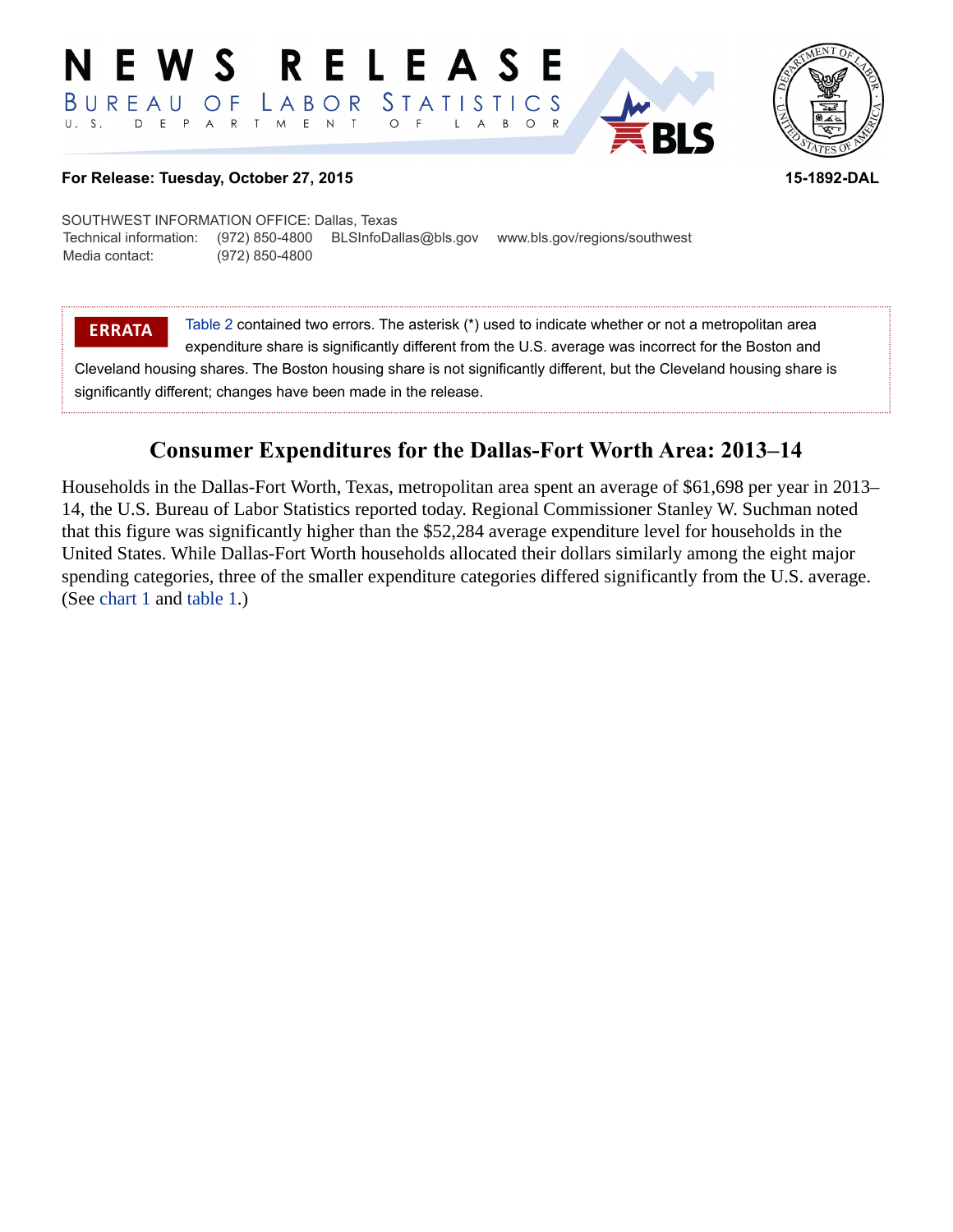<span id="page-1-0"></span>Chart 1. Percent distribution of average annual expenditures for selected categories in the United States and Dallas-Fort Worth metropolitan area, 2013-14



Source: U.S. Bureau of Labor Statistics.

# **Highlights of the Dallas-Fort Worth area's 2013–14 spending patterns:**

- **Housing**: This was the largest expenditure category for area households and averaged \$20,405. Housing accounted for 33.1 percent of the household budget in the Dallas-Fort Worth area, not significantly different from the 33.4-percent U.S. average. (See [table 1](#page-3-0).) Dallas was among the eight metropolitan areas nationwide where housing expenditure shares were not significantly different from the national average. Eight other areas nationwide had shares that were significantly above the U.S. average. Two areas, Cleveland and Detroit, had housing expenditure shares that were significantly below the nationwide average. Housing shares among the 18 metropolitan areas nationwide for which data were available ranged from 39.6 percent in New York to 30.2 percent in Detroit. (See [table 2.](#page-4-0))
- **Transportation**: Transportation-related spending accounted for 18.3 percent of the household budget in Dallas-Fort Worth, compared to the national average of 17.3 percent. Of the \$11,290 in annual transportation expenditures in the local area, 94.5 percent was spent buying and maintaining private vehicles; this compared to the national average of 93.8 percent.
- **Food:** The portion of an area household budget spent on food, 12.7 percent, was not significantly different from the 12.8-percent U.S. average. While there was not a significant difference for total food expenditures, there were differences in the two main sub-components of food, costs for food at home and food away from home. Area households spent 6.6 percent of their budget on costs for food prepared at home, significantly below the national average of 7.6 percent. In contrast, local households expended a significantly larger share of their budget on costs for food prepared away from home, 6.1 percent, compared to the U.S. average of 5.2 percent.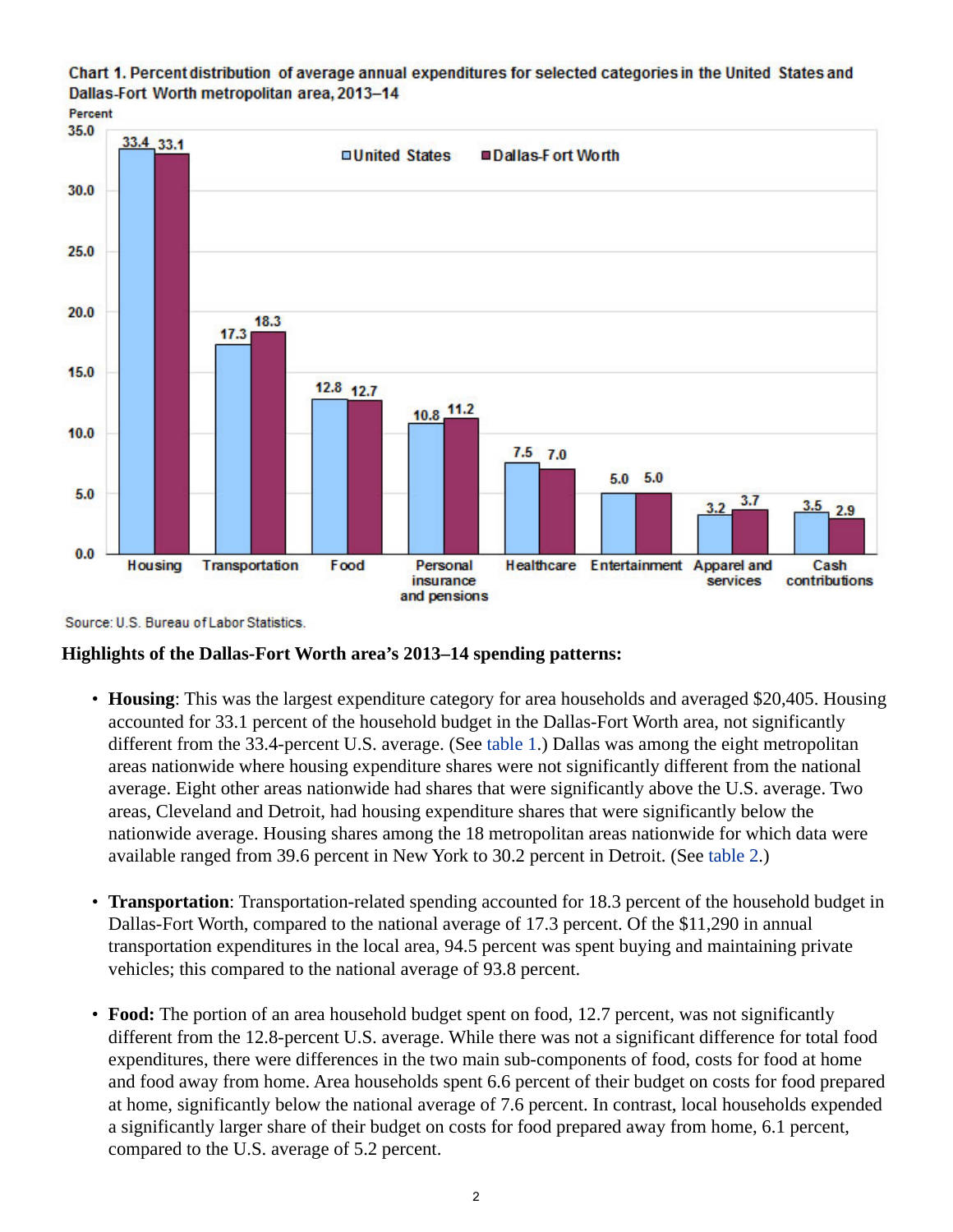• **Education:** Area households registered lower expenditure shares than the national average in several smaller categories, including education. Locally, households dedicated 1.6 percent of total expenditures towards educational costs, significantly less than the 2.3-percent national share.

# **Additional Information**

Data in this release are from the Consumer Expenditure Survey (CE), which the U.S. Census Bureau conducts for the U.S. Bureau of Labor Statistics. The data in this release were averaged over a 2-year period, 2013 and 2014.

A household in the CE survey is defined as a consumer unit which consists of members related by blood, marriage, adoption, or other legal arrangement; a single person living alone or sharing a household with others but who is financially independent; or two or more persons living together who share responsibility for at least 2 out of 3 major types of expenses–food, housing, and other expenses. The terms household or consumer unit are used interchangeably for convenience.

Differences in spending among metropolitan areas may reflect differences in the cost of living, but they also may reflect other causes. Spending differences may result from different consumer preferences or variations in demographic characteristics, such as household size, age, or income levels. However, expenditure shares, or the percentage of a household's budget spent on a particular category, can be used to compare spending patterns across areas. Sample sizes for the metropolitan areas are much smaller than for the nation, so the U.S. estimates and year-to-year changes are more reliable than those for the metropolitan areas. Users should also keep in mind that prices for many goods and services have changed since the survey was conducted.

A value that is statistically different from another does not necessarily mean that the difference has economic or practical significance. Statistical significance is concerned with our ability to make confident statements about a universe based on a sample. A large difference between two values may not be statistically significant, while a small difference could be significant; both the sample size and the variation among the values in the sample affect the relative error of the estimates.

For additional technical and related information, see [www.bls.gov/opub/hom/pdf/homch16.pdf.](https://www.bls.gov/opub/hom/pdf/homch16.pdf) Data for the nation, the four geographic regions of the U.S., and 18 metropolitan areas nationwide are available at [www.bls.gov/cex/tables.htm.](https://www.bls.gov/cex/tables.htm) Metropolitan definitions used in the survey are available at [www.bls.gov/regions/](https://www.bls.gov/regions/ce_areadef.pdf) [ce\\_areadef.pdf.](https://www.bls.gov/regions/ce_areadef.pdf) The metropolitan area discussed in this release is Dallas-Fort Worth, Texas, which consists of Collin, Dallas, Delta, Denton, Ellis, Henderson, Hood, Hunt, Johnson, Kaufman, Parker, Rockwall, Tarrant, and Wise Counties. Metropolitan area news releases for the Consumer Expenditure Survey are available at [www.bls.gov/regions/consumerspending.htm](https://www.bls.gov/regions/consumerspending.htm).

Information in this release will be made available to sensory impaired individuals upon request. Voice phone: (202) 691-5200; Federal Relay Service: (800) 877-8339.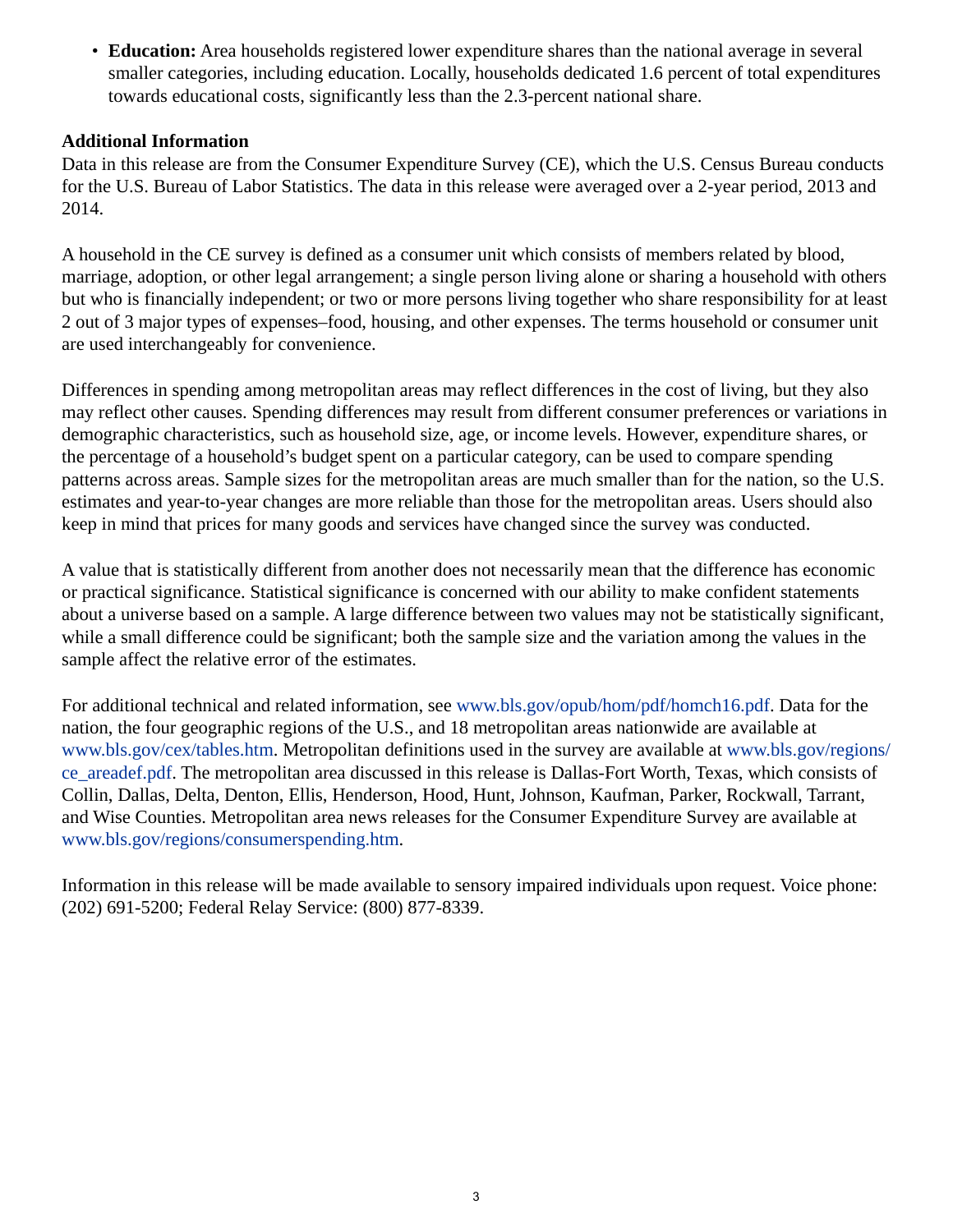### <span id="page-3-0"></span>Table 1. Average annual expenditures, characteristics, and percent distributions, United States and Dallas-Fort Worth metropolitan area, 2013-14

| Category                              | <b>United States</b> | Dallas-Fort Worth |
|---------------------------------------|----------------------|-------------------|
|                                       |                      |                   |
| <b>Consumer unit characteristics:</b> |                      |                   |
|                                       | \$65,339             | \$74,119          |
|                                       | 50.2                 | 47.4              |
| Average number in consumer unit:      |                      |                   |
|                                       | 2.5                  | 2.6               |
|                                       | 0.6                  | 0.7               |
|                                       | 0.4                  | 0.3               |
|                                       | 1.3                  | 14                |
|                                       | 1.9                  | 1.9               |
|                                       | 63.0                 | 59                |
|                                       | \$52,284             | \$61,698*         |
|                                       | 100.0                | 100.0             |
|                                       | 12.8                 | 12.7              |
|                                       | 0.9                  | 1.2               |
|                                       | 33.4                 | 33.1              |
|                                       | 3.2                  | 3.7               |
|                                       | 17.3                 | 18.3              |
|                                       | 7.5                  | 7.0               |
|                                       | 5.0                  | 5.0               |
|                                       | 1.2                  | 1.3               |
|                                       | 0.2                  | $0.2*$            |
|                                       | 2.3                  | $1.6*$            |
|                                       | 0.6                  | $0.5*$            |
|                                       | 1.3                  | 1.4               |
|                                       | 3.5                  | 2.9               |
|                                       | 10.8                 | 11.2              |

Note: \* Statistically significant difference from the U.S. average at the 95-percent confidence level.